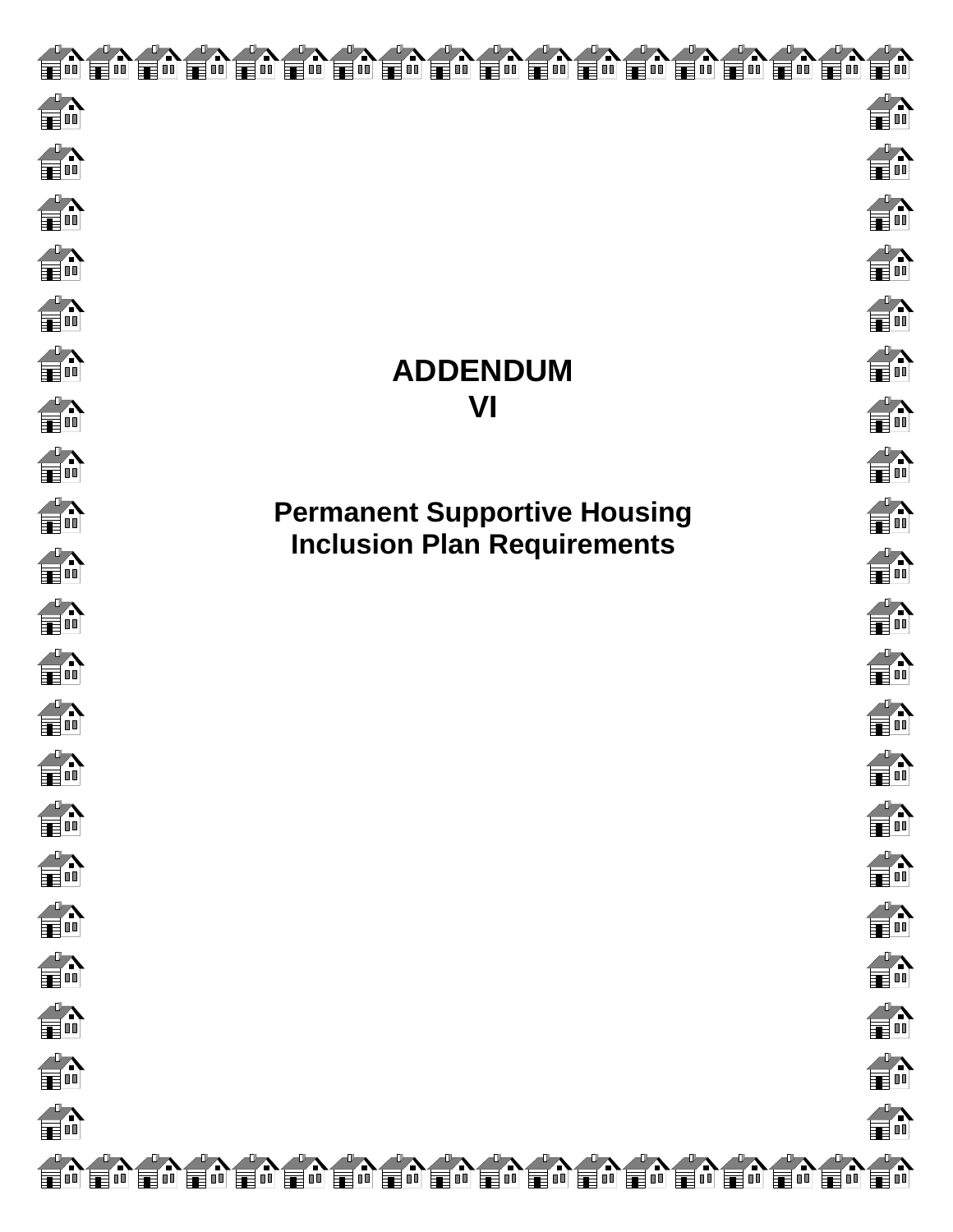# **Addendum VI Permanent Supportive Housing Inclusion Plan Requirements**

## **I. Overview**

# Basic Requirements

LIHTC projects that received a competitive allocation under the 2009 Qualified Allocation Plan (QAP) are required to have their targeted Supportive Housing households("Targeted Units") referred by a local human service agency ("Lead Agency") pursuant to an Inclusion Plan. Projects are not required to provide onsite supportive services or a services coordinator, and participation in supportive services may not be a condition of tenancy.

Within 60 days after the award of Housing Credits, owners must submit an Inclusion Plan to MSHDA that identifies a Lead Agency to coordinate referrals to the Targeted Units. The Targeted Units do not establish an upper limit for the number of Supportive Housing tenants who meet the definition of Supportive Housing tenants (in Addendum III). Supportive Housing tenants who can afford the rent and/or have their own Section 8 rental assistance should be encouraged to apply to the project as any other tenant without being referred by the Lead Agency.

### Accessible vs. Targeted Units

Accessible units (such as those with curbless showers) are *not* necessarily the same as the Targeted Units, and are not required to be held open during lease up. Some households referred under an Inclusion Plan may have disabilities that require an accessible unit. Others will have disabilities that are not physical in nature. Similarly, some households who may come in on their own to apply for housing may be qualified for a non-targeted unit and yet need an accessible unit.

# **II. Roles and Responsibilities**

For each project with an Inclusion Plan, owners and/or management companies ("Management") and a Lead Agency have entered into a Memorandum of Understanding ("MOU") specifying:

- 1) that the Lead Agency will make supportive services available to the applicant(s) and/or act as referral agent for other community services as needed,
- 2) the willingness of all parties to negotiate reasonable accommodations to facilitate the admittance and retention of Supportive Housing tenants,
- 3) a communications plan between the Lead Agency and Management that will accommodate staff turnover and assure continuing linkages for the duration of the compliance period, and
- 4) Acknowledgment of the property's rent structure and a description of how Supportive Housing tenants may access rental assistance, should they require it, to afford the apartment rents.

# Lead Agency

The Lead Agency agrees to act as a provider, coordinator or referral agent for the range of community services available to Supportive Housing tenants in their communities.

Individual property managers will develop their own working relationships with the local services community; however, to minimize Management involvement with individual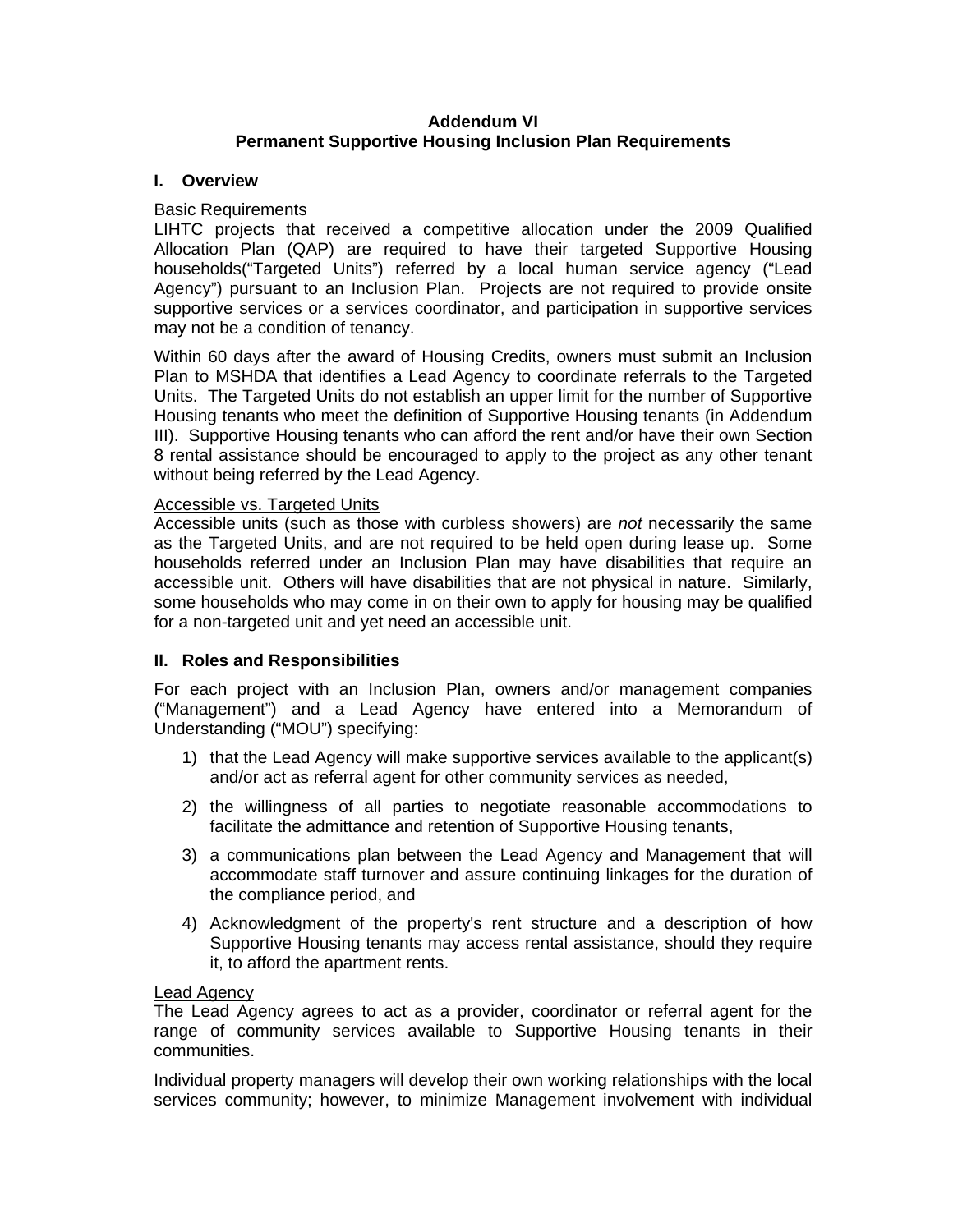service needs, Lead Agencies have also agreed to act as the point of contact with the Management over the life of the project.

#### **Tenant**

The prospective tenant will complete an application for tenancy and any other documentation required by Management, including information required for the verification of income. Once tenancy has been established, the tenant must fulfill the obligations of tenancy, provide annual information required for verification of income, and actively pursue Section 8 assistance. The tenant is also responsible for his/her own application fee, security deposit, and rent (or, if the tenant is receiving rental assistance, his or her share of the monthly rent).

### **Management**

Management will screen each referral, applying the same criteria used for all other applicants. Referred households must be program eligible (income, student status) and project eligible (elderly, non-elderly, household size, credit worthy, criminal background). Management will notify the applicant and Lead Agency as to whether the household's application is approved, placed on a waiting list, or rejected (reason must be disclosed). If the household doesn't meet the project's screening criteria, Management will consider requests for Reasonable Accommodations.

Management must also:

- affirmatively market to Supportive Housing tenants and maintain a record of efforts;
- notify Lead Agency prior to commencement of pre-leasing or upon receipt of notice of intent to vacate Targeted Units;
- include a section on Reasonable Accommodation in the application for tenancy;
- execute all pertinent documents to create a valid tenancy with the tenant;
- identify units with Inclusion Plan referrals in the Rental Compliance Reporting System; and
- contact the Lead Agency with questions regarding a Targeted Unit household's application and/or any issues that may arise during the tenancy.

### **III. Targeted Populations**

PSH units must be targeted to eligible residents as defined in Addendum III of the Combined Application. In summary, they are:

- Special Needs
- Homeless
- Domestic Violence Survivors
- Chronically Homeless
- Youth Aging out of Foster Care

### Eligibility for a Targeted Unit

Application for a Targeted Unit is only made through the Lead Agency's submission of a completed Letter of Referral for Low-Income Housing Tax Credit Targeted Units. A unit only qualifies as Targeted if occupied by a household referred by a Lead Agency, as documented by a Letter of Referral. Units otherwise occupied by persons with disabilities do not count towards the required number. "Walk-ins" may reveal that they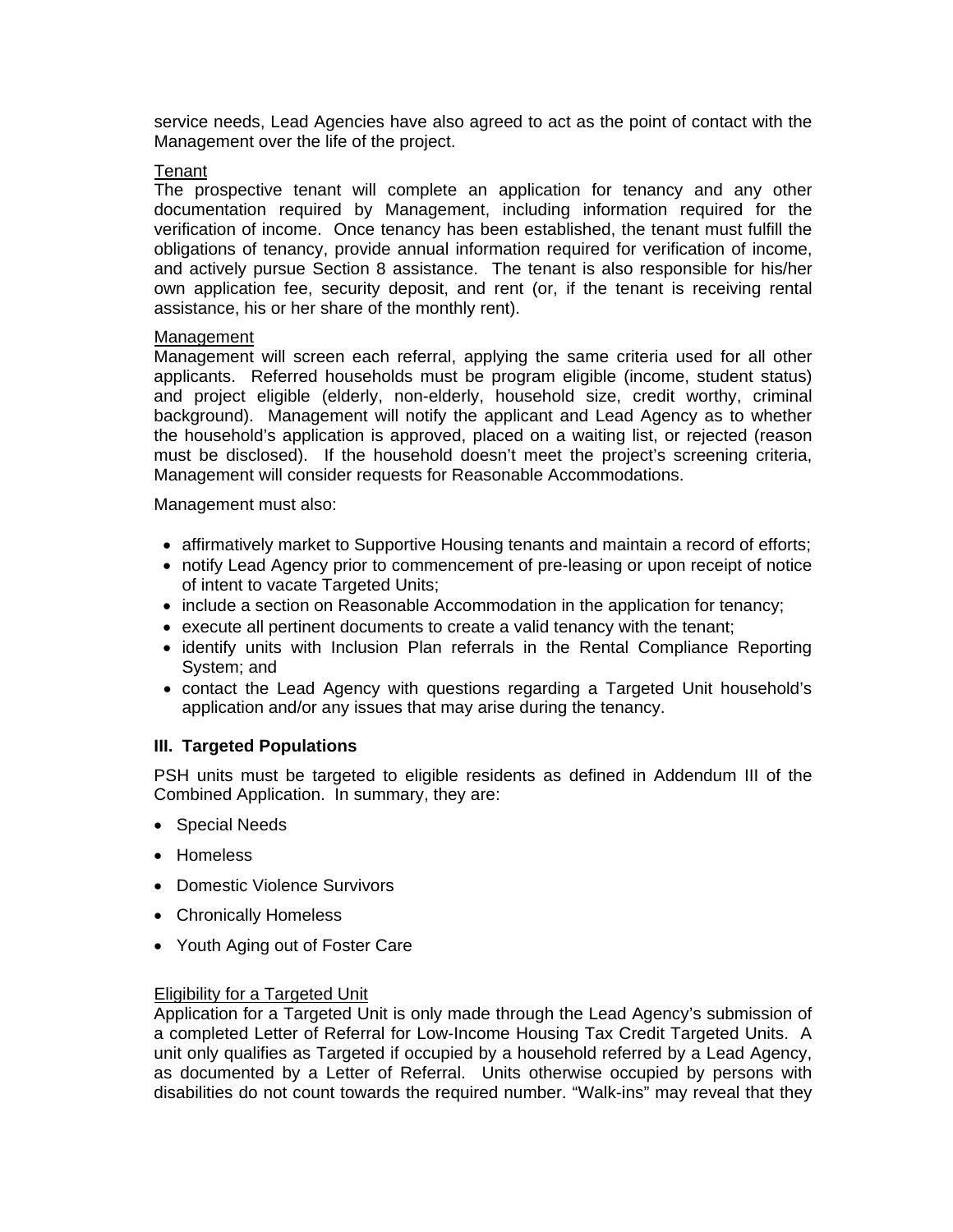have a disability or are formerly homeless, but if the project has not received a completed Letter of Referral from the Lead Agency, the household does not count towards the required number of Targeted Units.

In addition to a Letter of Referral and meeting program/project (household size, screening criteria) standards, eligibility for a Targeted Unit depends upon the source of rental assistance.

- For households with Section 8 vouchers or PBV assisted units, the head of household meets the assistance administrator's program's definition of person with a special need, homeless, chronically homeless, domestic violence survivor, or youth aging out of foster care.
- For all other units, head of household meets applicable income restrictions for the project.

### Household Composition: Unrelated Adults, Changes in Household, Children, and Live-In Caregivers

A Targeted Unit can be filled by unrelated adults, as long as one head-of-household has a disability and the household qualifies under the project's standard criteria. If a single adult or household headed by a person with a disability qualifies for and moves into a Targeted Unit, then subsequently has someone move in, it is acceptable as long as the tenant follows lease requirements (i.e. requesting person to be added to the lease, reporting any additional income).

If the head of household with a disability leaves the unit, any remaining household members that want to remain in the unit will need to qualify for the unit according to the project's standard criteria.

Households with children who have disabilities are only eligible if a head of household also has a disability.

Tenants that require caregivers or live-in aides are eligible for Targeted Units. All caregivers that reside in the unit should be screened for criminal history eligibility; however, caregivers should be screened for credit eligibility only if they are responsible to pay rent, in which case the caregiver's income is included in the total household income for income qualification and rent determination purposes.

The income of a live-in aide is not included in the household income and such individuals should not be screened for credit eligibility. Live-in aides qualify by being able to document the following:

- is essential to the care and well being of the person with disabilities,
- is not obligated to support the household, and
- would not be living in the unit except to provide the necessary assistance and supportive services.

Relatives may qualify as live-in aides, but must meet the above requirements, and documentation is essential. Leases or lease addendums should deny occupancy of the live-in aide if the other household members move from the unit, or the live-in aide violates any rules established by the development.

# **IV. Processing Referrals to Targeted Units**

A unit only qualifies as Targeted if occupied by a household referred by a Lead Agency, as documented by a Letter of Referral. Units otherwise occupied by persons